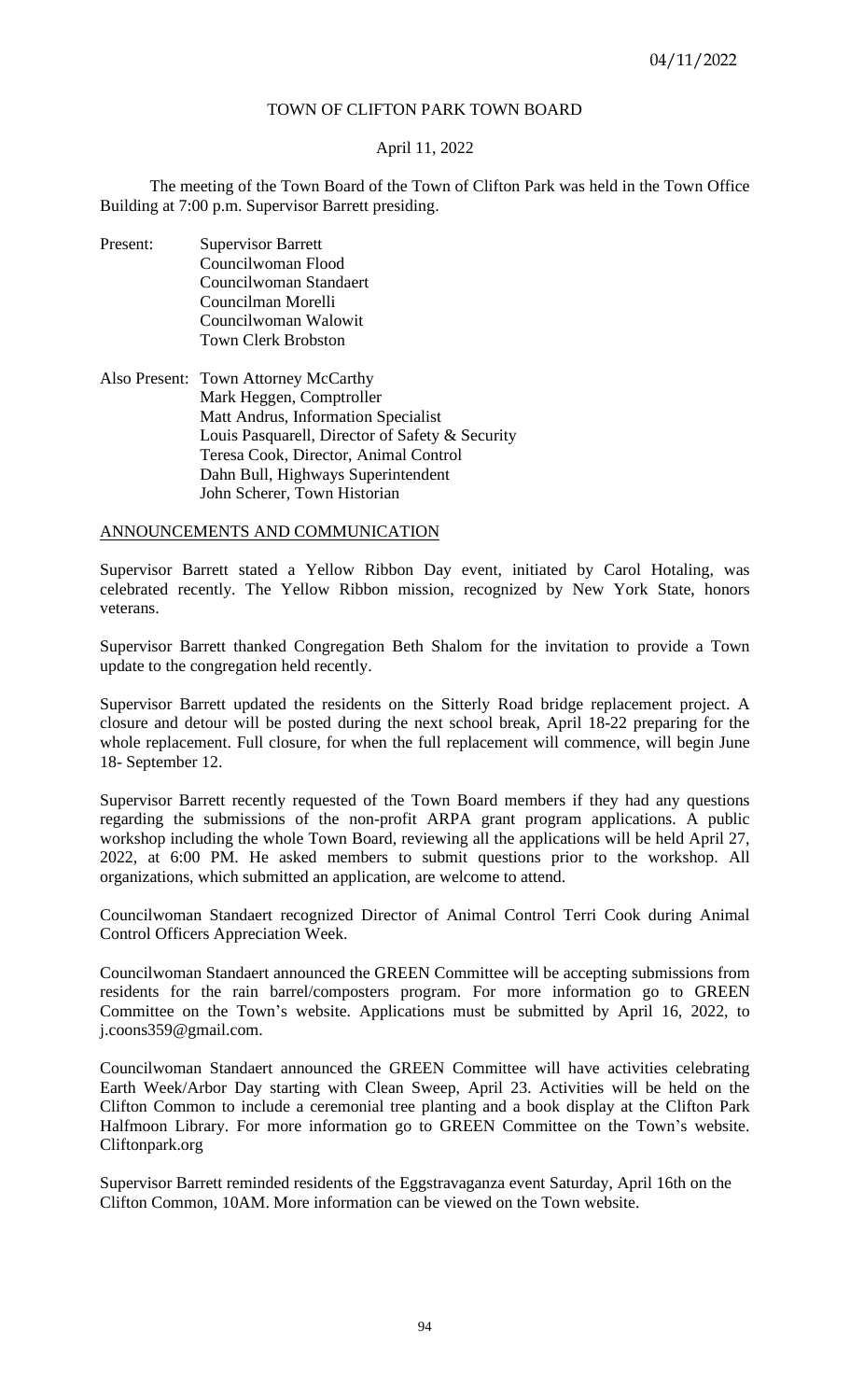# PUBLIC HEARING-PRIMARY ELECTION SIGNAGE 7:05 PM

Town Clerk Brobston read the legal notice as appeared in the Schenectady Gazette on March 29, 2022.

Town Attorney McCarthy it was brought to the Town's attention that the Town Code relative to political signs have not been amended since the New York Legislature changed the primary election schedule from September to June. The change includes the limitation of signage before the election when the signs can be out. Amendment to the Town Code Chapter 171-4 G(15)(a) Prohibitions; application; exemptions, include primary elections for such signs may not be placed more than 30 days prior to the date of election. He stated most of the political parties' campaigns are very good with registering with the Building Department to keep compliance with the law.

Councilwoman Standaert stated the current code it mentions the restrictions in residential districts, she questioned if that was private homeowners' property?

Attorney McCarthy explained yes it does and would be enforce as a result of complaints. In response to complaints, in the right of way, the Town does enforce the law.

Mark Brockbank, Stoney Creek Dr., stated he brought this information to the Town Board a few weeks ago and appreciate their efforts in amending the local law. He stated people do not want to see political signs all year round. He stressed it is a Freedom of Speech to be able to put signs up in your yard but appreciate the Town Code with the limitation of 30 days prior to the election and then 5 days after an election must be removed.

Darlene McGraw, Northpointe, supported changing the local law.

Councilwoman Standaert commented, bringing up Freedom of Speech, and applying to private property, questioned if this is violation of the 1<sup>st</sup> Amendment?

Attorney McCarthy stated the Town has not been challenged on it. From his understanding all parties understand that the overwhelming majority of the residents in Town that most people don't want to see the signs up any longer than necessary.

Discussion held on challenging the law pertaining to residential property.

# PUBLIC HEARING CLOSED 7:25PM.

## ANNUAL PRESENTATION BY TOWN HISTORIAN JOHN SCHERER

Town Historian John Scherer presented the Town Board with a 2021 Annual Historian Report. Highlights included the following: He was presented at the annual conference of the Association of Public Historians of NYS with the Franklin D. Roosevelt Award lifetime achievement award. Presented a list of locations of history articles written. Collaborated with the Saratoga County History Round Table. Update on programs presented. Offered bus, bicycle and walking tours. Provided research on the Stony Creek Reservoir. Two new historic markers have been added to Town. Acquisitions to the Town's History Collection received. Continues to work with and serve as advisor to the Historic Preservation Commission, Friends of Historic Grooms Tavern and representing the Town of the Mohawk Towpath Byway committee.

Mr. Scherer thanked the Town Board and other Town offices for their support. He thanked Councilwoman Flood for being the historic liaison to the Town Board.

Mr. Scherer stated he will be participating in a workshop bringing local Town Historians, School History and Social Studies teachers along with Librarians in getting local history into the schools.

Councilwoman Flood congratulated Historian John Scherer on his award.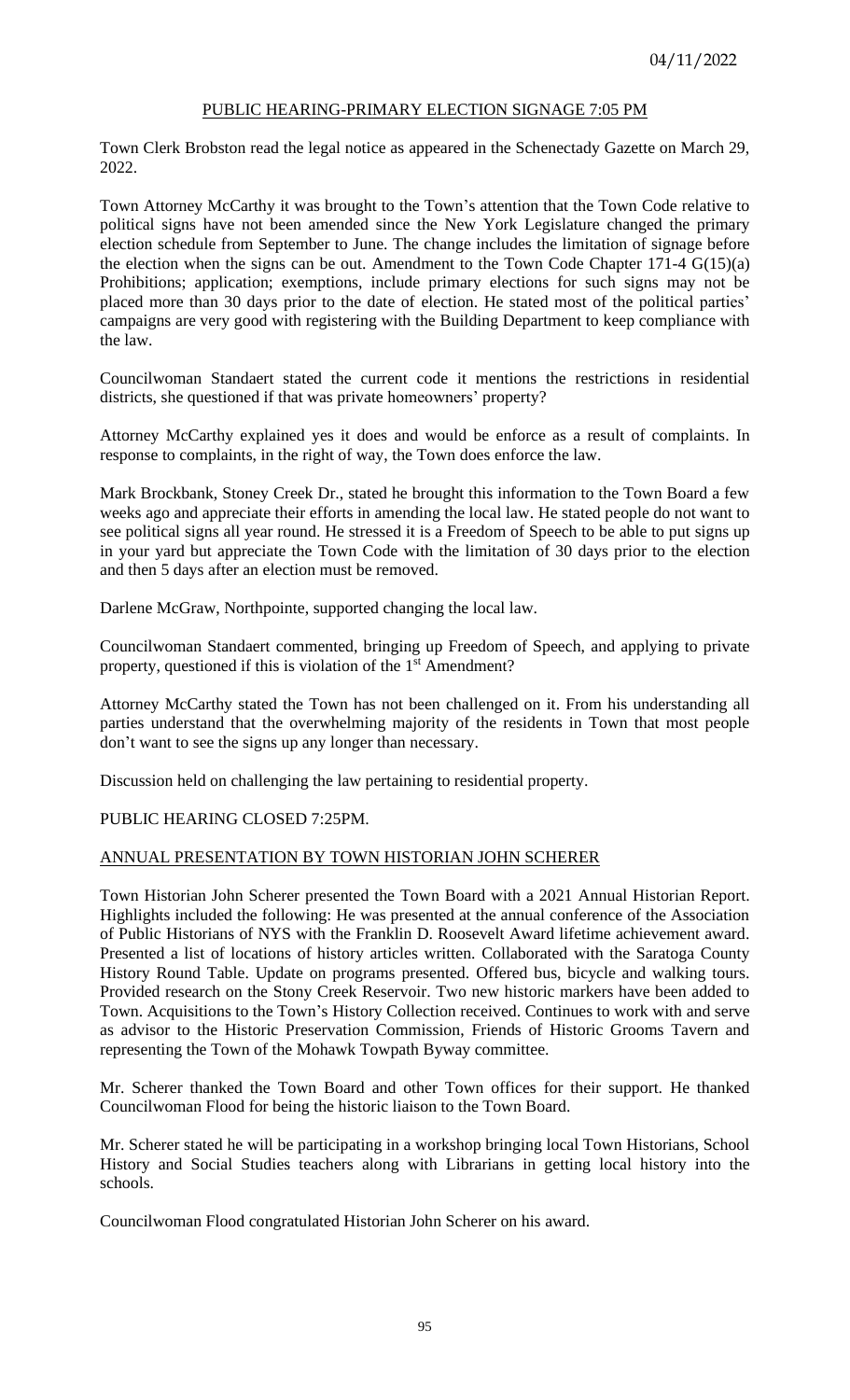## **RESOLUTIONS**

No one wished to be heard.

Resolution No. 102 of 2022, a resolution adopting Local Law No. 2 of 2022, a local law amending the Town Code §171-4 (G) (15) (a) regarding political signs.

Introduced by Councilman Morelli, who moved its adoption, seconded by Councilwoman Flood.

WHEREAS, the Supervisor has requested that amendments be made to Chapter 171-4 (G) (15) (a) of Town Code, regarding the time frame for the placement of political signs prior to primary elections, and

WHEREAS, the residents of Clifton Park overwhelmingly support reasonable limitations on the length of time that candidates and political parties may place political signs out in advance of primary and general elections for federal, state and local elective offices, and

WHEREAS, the Town's local codes regarding political signs, contained in Chapter 171 of the Town Code, has long provided a 30-day limitation for the placement of such signs prior to a general or special election and/or referendum, and

WHEREAS, the New York State legislature has adjusted the primary election calendar in New York and has moved the primary election from September to June, and

WHEREAS, a public hearing was held on April 11, 2022, to solicit the views and input from the community on a proposal to adjust the 30-day limitation accordingly; now, therefore, be it:

RESOLVED, that the Town Board adopts Local Law No. 2 of 2022, a local law amending Section 171-4 per the attached legislation; and be it further

RESOLVED, that the Town Clerk is directed to publish appropriate notice of the same.

# ROLL CALL VOTE

Ayes: Councilwoman Flood, Councilwoman Standaert, Councilman Morelli, Councilwoman Walowit, Supervisor Barrett

Noes: None

## DECLARED ADOPTED

Resolution No. 103 of 2022, a resolution appointing Paul Van Schaick as the Chairman of the Emergency Services Advisory Board.

Introduced by Councilwoman Walowit, who moved its adoption, seconded by Councilman Morelli.

WHEREAS, due to the passing of long-time Emergency Services Advisory Board Chairman Allan Atwell, an opening exists to fill the remainder of his term, and

WHEREAS, the Town Board and ESAB members mourn the loss of Mr. Atwell, and they pledge to continue his legacy of respect and leadership to the volunteer firefighters and EMT/paramedics of Clifton Park, and

WHEREAS, ESAB members have unanimously nominated Paul Van Schaick to serve as Chairman for the remainder of 2022; now, therefore, be it

RESOLVED, that Paul Van Schaick, 47 Rustic Bridge Road, Rexford, is appointed as Chairman of the Emergency Services Advisory Board for the remainder of a 1-year term, term to expire December 31, 2022.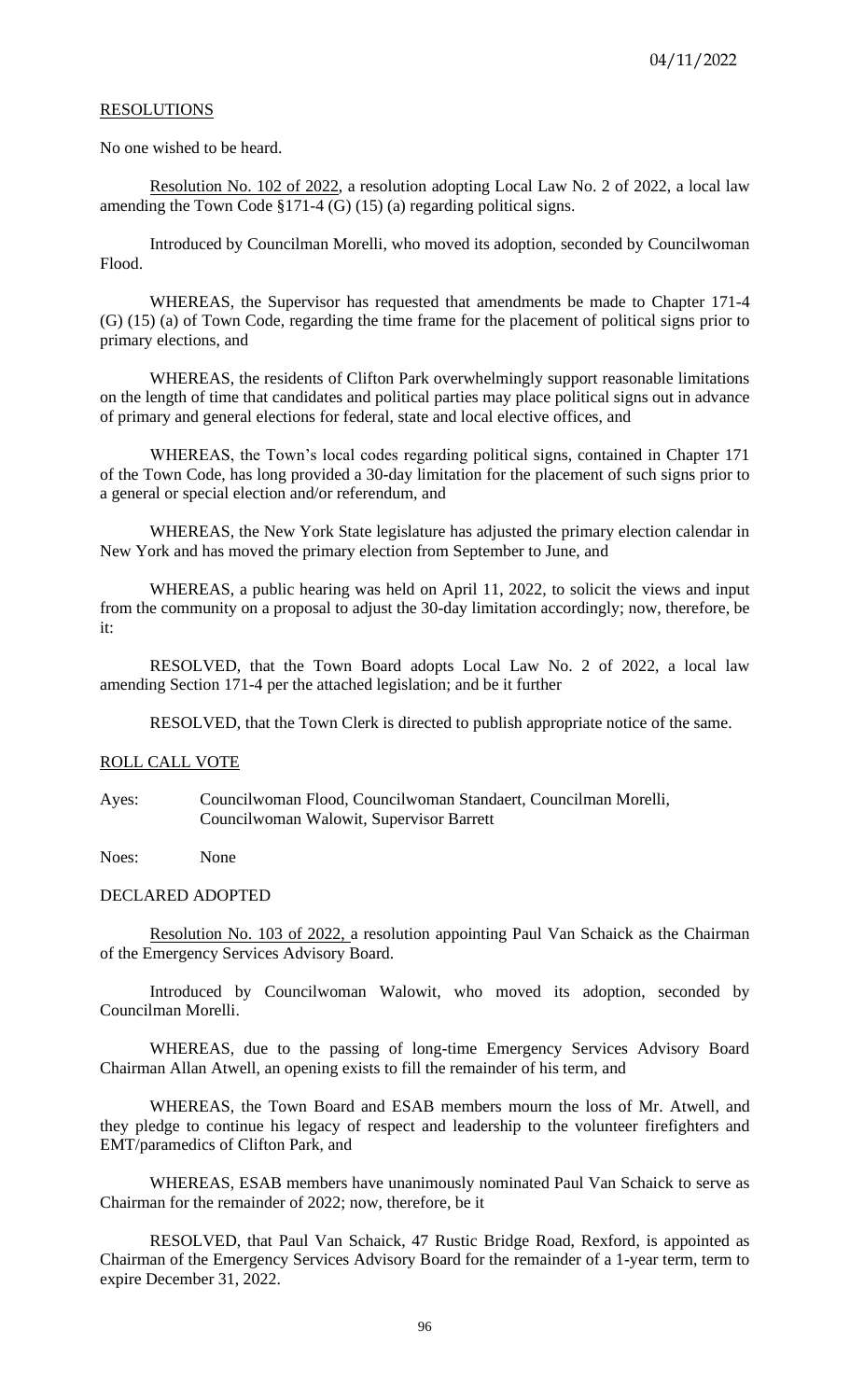# ROLL CALL VOTE

Ayes: Councilwoman Flood, Councilwoman Standaert, Councilman Morelli, Councilwoman Walowit, Supervisor Barrett

Noes: None

#### DECLARED ADOPTED

Resolution No. 104 of 2022, a resolution hiring summer seasonal laborers for the 2022 Summer season at the Clifton Park Highway Department.

Introduced by Councilwoman Standaert, who moved its adoption, seconded by Councilwoman Flood.

WHEREAS, Dahn Bull, Highways Superintendent, wishes to hire laborers for the 2022 Summer season, and

WHEREAS, Mr. Bull has conducted interviews and driving record reviews, and has recommended the rehiring and hiring of the following at a rate of \$14.50/hr.;

| <b>Status</b> | <b>Name</b>        | <b>Address</b>                       | <b>Start Date</b> |
|---------------|--------------------|--------------------------------------|-------------------|
| Returning     | Mr. Elias Neidhart | 18 Hidden Valley Lane, Ballston Lake | May 16, 2022      |
| New Hire      | Mr. Kevin Krul     | 426 Moe Road, Clifton Park           | April 18, 2022    |

Now, therefore be it,

RESOLVED, that the individuals listed above be hired as summer seasonal laborers, to be paid a rate of \$14.50/hour from budget line DA-5110-E4000 (Highway - General Repairs - Part-time Employee), Summer Help.

#### ROLL CALL VOTE

Ayes: Councilwoman Flood, Councilwoman Standaert, Councilman Morelli, Councilwoman Walowit, Supervisor Barrett

Noes: None

#### DECLARED ADOPTED

Resolution No. 105 of 2022, a resolution authorizing the Clifton Park Superintendent of Highways to order a 2022 Elgin Broom Bear Sweeper from Joe Johnson Equipment pursuant to Sourcewell Contract.

Introduced by Councilwoman Standaert, who moved its adoption, seconded by Councilman Morelli.

WHEREAS, by Resolution No. 50 of 2021, the Town Board authorized the purchase of a 2021 Elgin Broom Bear Sweeper through Sourcewell Service Cooperative, which was financed through a capital lease obtained through a separate competitive process, and

WHEREAS, on August 17, 2021, the Town's original Broom Bear Sweeper was lost in a fire, now needing to be replaced, and

WHEREAS, the original lease payment obligation has been discharged with funds received from the Town's property fire and casualty loss insurance policy, and

WHEREAS, Highways Superintendent Dahn Bull, has requested authorization to purchase a new Elgin Broom Bear Street Sweeper from Joe Johnson Equipment, pursuant to the same competitive procurement process through the Sourcewell Service Cooperative, for use by the Highway Department, and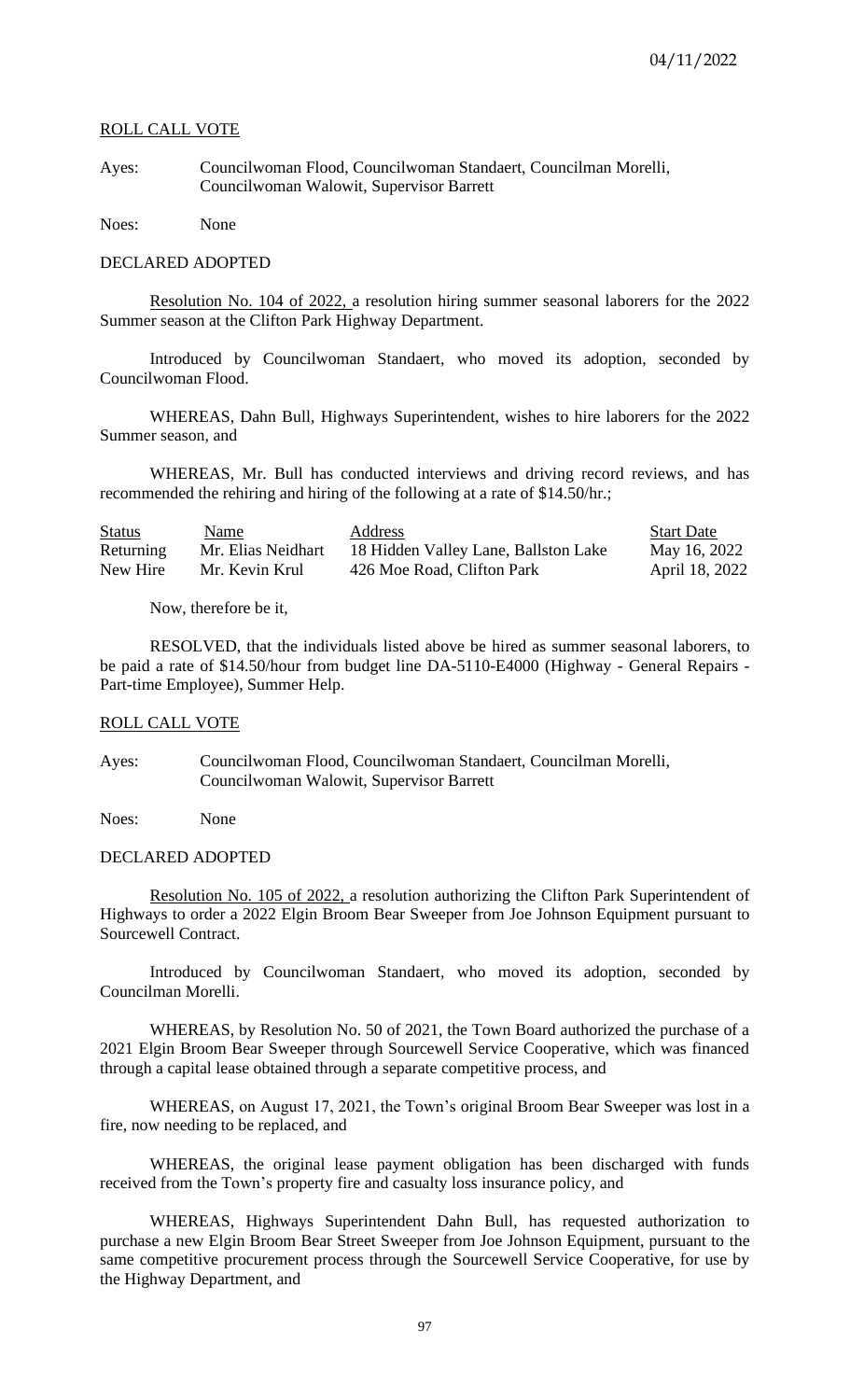WHEREAS, pursuant to General Municipal Law Section 103 (16), municipalities in New York are authorized to purchase materials, equipment or supplies through publicly bid contracts of another political state or political subdivision thereof, and

WHEREAS, Sourcewell Service Cooperative is a service cooperative created under Minnesota Statutes §123A.21 and provides cooperative purchasing contracts to public entities under Minnesota Statute §471.59 to participating agencies and governments, and

WHEREAS, Highways Superintendent Dahn Bull, has advised that a 2022 Elgin Broom Bear Street Sweeper is available for \$302,525 through Sourcewell Contract 093021-ELG (Elgin), to replace the sweeper that was destroyed in the fire of August 17, 2021; now, therefore, be it

RESOLVED, that the Highway Department is authorized to purchase a 2022 Elgin Broom Bear Street Sweeper in accordance with the attached proposal, with equipment and attachments as listed, in an amount not to exceed \$302,525 to be paid from DA-5130-145 (Highway Department – Equipment – Lease Payments), and be it further

RESOLVED, that the Comptroller is authorized to solicit bids to enter a capital lease to pay for the purchase.

#### ROLL CALL VOTE

Ayes: Councilwoman Flood, Councilwoman Standaert, Councilman Morelli, Councilwoman Walowit, Supervisor Barrett

Noes: None

#### DECLARED ADOPTED

Resolution No. 106 of 2022, a resolution authorizing the Director of Safety & Security to purchase two new vehicles from Robert Green Truck Division through Onondaga County Contract #8771.

Introduced by Councilwoman Standaert, who moved its adoption, seconded by Councilwoman Walowit.

WHEREAS, pursuant to General Municipal Law Section 103 (16), municipalities in New York are authorized to "piggyback" from competitively bid contracts of other municipalities within the state, so long as the bid process from the original contracting entity was conducted through a sealed bid process pursuant to the statute, and the bid notice provided for such piggybacking, and

WHEREAS, the Louis Pasquarell, Director of Safety & Security, has now requested authorization to place an order for two 2022 Dodge Ram Quad Cab pickup trucks, priced at \$39,099.54 each from Robert Green Truck Division, Rock Hill, NY, using the piggyback option from the Onondaga County Contract #8771, attached, whose bids were opened on September 14, 2017, with prices valid through September 20, 2022, according to bid documents and correspondence reviewed from the Onondaga County Division of Purchase; now, therefore, be it

RESOLVED, that the Director of Safety & Security is authorized to place orders for two 2022 Dodge Ram pickup trucks from Robert Green Truck Division, to be paid at time of delivery in a total amount not to exceed \$78,199.08 from a municipal lease subject to future procurement.

#### ROLL CALL VOTE

Ayes: Councilwoman Flood, Councilwoman Standaert, Councilman Morelli, Councilwoman Walowit, Supervisor Barrett

Noes: None

## DECLARED ADOPTED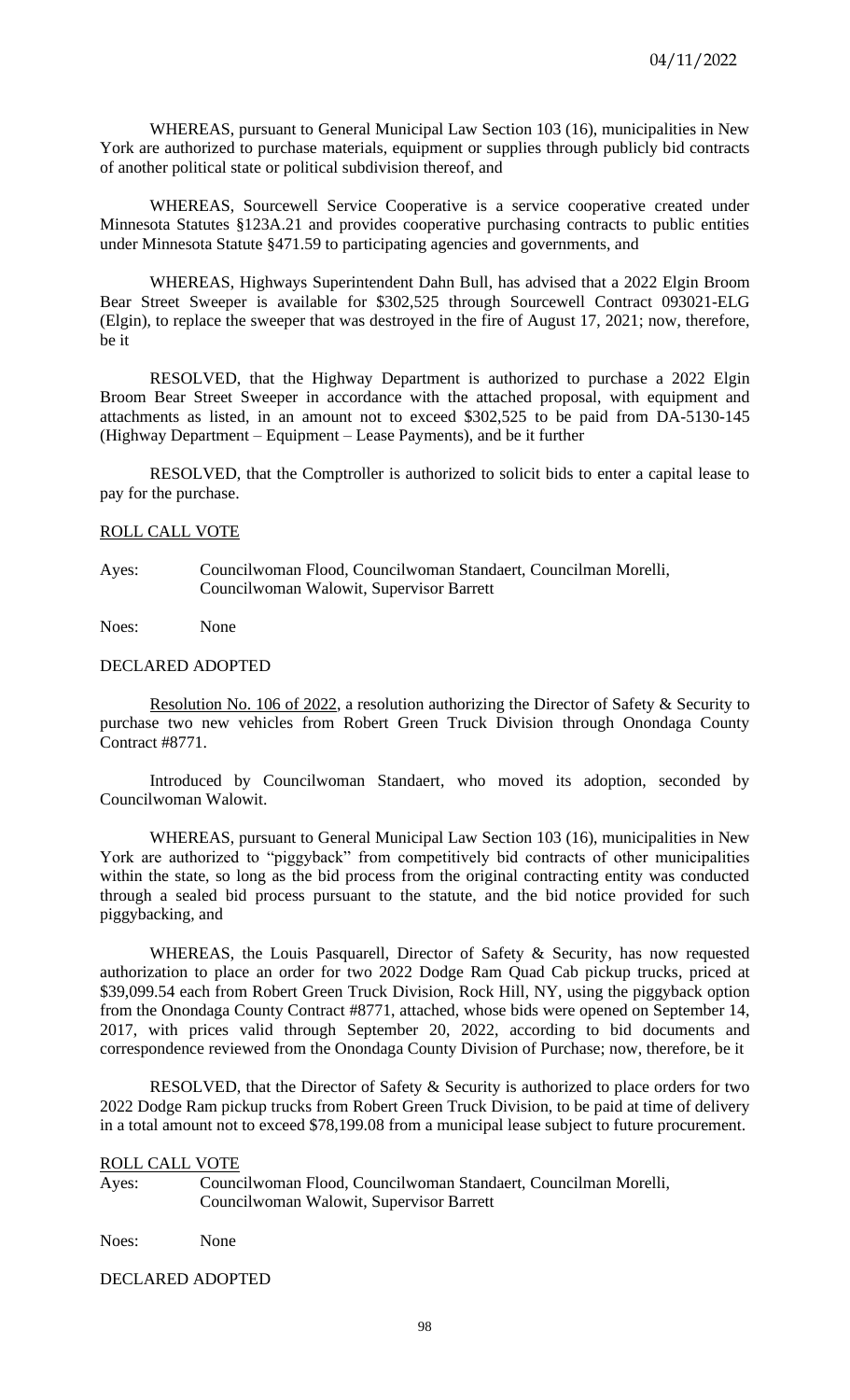Resolution No. 107 of 2022, a resolution authorizing the purchase of mobile radios for vehicles authorized for the Public Safety Department.

Introduced by Councilwoman Standaert, who moved its adoption, seconded by Councilman Morelli.

WHEREAS, the Director of Safety & Security has recommended the purchase of mobile radios for two new vehicles authorized by Resolution No. 106 of 2022, and

WHEREAS, the Town has been using Motorola mobile radios for its dual band communication system since 2012, and

WHEREAS, the Director recommends that the Board authorizes the purchase of two Motorola 800 band dual use radios for \$5,506.25 each, for communicating with law enforcement and first responder agencies within the Town, and

WHEREAS, the Director also recommends the purchase of two VHF band radios for \$880.50 each, for internal communications within Town departments, and

WHEREAS, the units are available on State Contract PT-68722; now, therefore, be it

RESOLVED, that the Director of Safety & Security is authorized to purchase two Motorola Dual band radios, as attached, pursuant to New York State Contract PT-68722 in the amount of \$11,012.50; and be it further

RESOLVED, that the Director of Safety & Security is authorized to purchase two VHF radios, as attached, pursuant to New York State Contract PT-68722 in the amount of \$1,761.50, both to be paid by municipal lease.

#### ROLL CALL VOTE

Ayes: Councilwoman Flood, Councilwoman Standaert, Councilman Morelli, Councilwoman Walowit, Supervisor Barrett

Noes: None

## DECLARED ADOPTED

Resolution No. 108 of 2022, a resolution authorizing the hiring of Justin Brooks, Shawn Thorpe, and Kevin Buchler as part-time Security Officers.

Introduced by Councilwoman Standaert, who moved its adoption, seconded by Councilwoman Walowit.

WHEREAS, vacancies exist for part-time security officers, and

WHEREAS, Justin Brooks, Shawn Thorpe, and Kevin Buchler, have successfully passed the Civil Service Exam, and

WHEREAS, Louis Pasquarell, Director of Safety & Security, has recommended that the above individuals be hired to fill the positions of the part-time security officer; now, therefore, be it

RESOLVED, that Justin Brooks, Shawn Thorpe, and Kevin Buchler be appointed as a part-time Security Officers at Grade 5, Step 1, to be paid \$24.20/ hour, from A-3120-E4010 (General Fund – Security – Part-time Security Officer), effective immediately.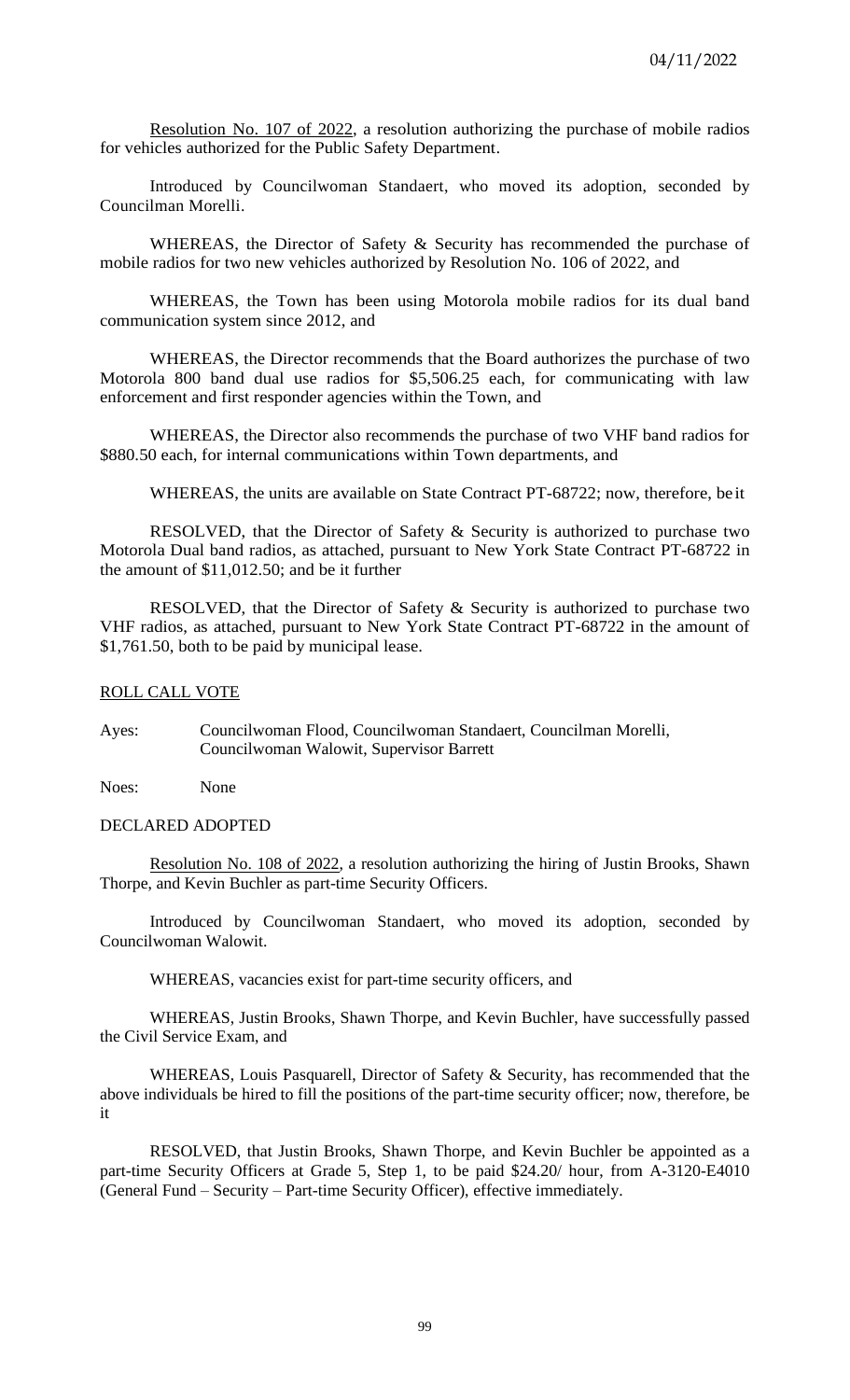# ROLL CALL VOTE

Ayes: Councilwoman Flood, Councilwoman Standaert, Councilman Morelli, Councilwoman Walowit, Supervisor Barrett

Noes: None

# DECLARED ADOPTED

Resolution No. 109 of 2022, a resolution appointing Patricia Howland as a part-time clerk, as needed, for Town Hall.

Introduced by Councilwoman Flood, who moved its adoption, seconded by Councilman Morelli.

WHEREAS, a need exists for a part-time clerk and Patricia Howland, 60 Stoney Creek Drive, Clifton Park, has been recommended to fill this position; now, therefore, be it

RESOLVED, that Patricia Howland, 60 Stoney Creek Drive, Clifton Park, be appointed as a part-time clerk to be used as needed, at Grade 4, Step 2, to be paid per the Part-time Matrix, from departments as needed, effective immediately.

# ROLL CALL VOTE

Ayes: Councilwoman Flood, Councilwoman Standaert, Councilman Morelli, Councilwoman Walowit, Supervisor Barrett

Noes: None

# DECLARED ADOPTED

Councilwoman Standaert made a motion to enter into Executive Session for the purposes of discussing a Town employee matter under NYS POL Article 7, Section 105, Councilwoman Flood seconded.

## ROLL CALL VOTE

Ayes: Councilwoman Flood, Councilwoman Standaert, Councilman Morelli, Councilwoman Walowit, Supervisor Barrett

Noes: None

## MOTION CARRIED 8:10PM

[On June 6, 2022 Town Clerk Brobston requested this note: I have noticed that the written/approved minutes of the 4/11 meeting does not have "the Town Board & Town Clerk" included in the Motion for Executive Session. However, I checked the audio for the 4/11/22 motion on the Executive Session. This is verbatim by Councilwoman Standaert-"I move for the Town Board & the Town Clerk to enter into executive session for the purposed of discussing a town employee matter covered under NYS Public Officers Law, Article 7, Section 105".

Councilwoman Standaert MOVED to amend the April 11, 2022 minutes to include the above Clerk's note, seconded by Councilman Morelli.

# ROLL CALL VOTE

Ayes: Councilwoman Flood, Councilwoman Standaert, Councilman Morelli, Councilwoman Walowit, Supervisor Barrett

Noes: None

## MOTION APPROVED]